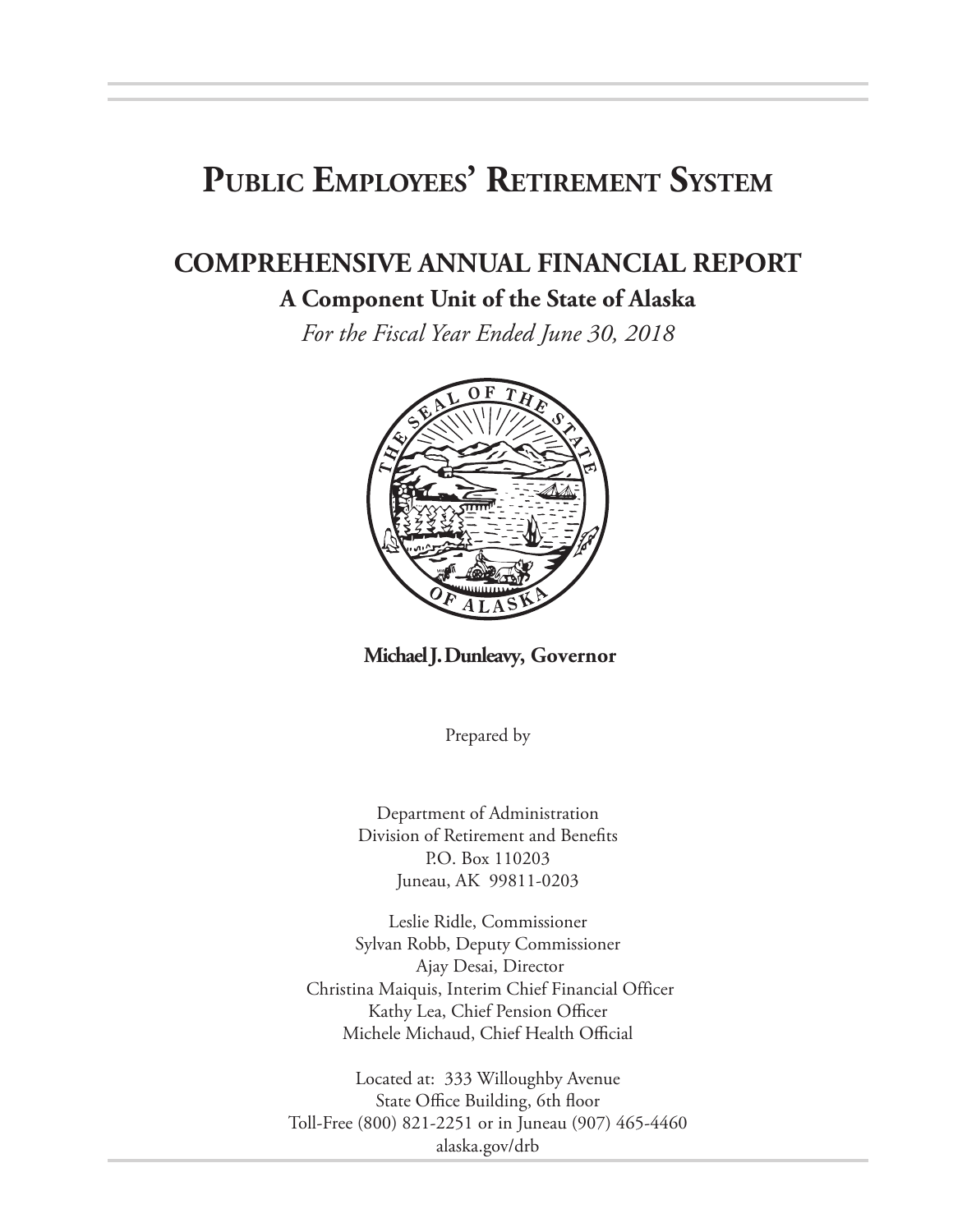

*The Alaska Department of Administration complies with Title II of the 1990 Americans with Disabilities Act (ADA). This publication is available in alternative communication formats upon request. To make necessary arrangements, contact the ADA Coordinator for the Division of Retirement and Benefits, at (907) 465-4460 or contact the TDD for the hearing impaired at (907) 465-2805.*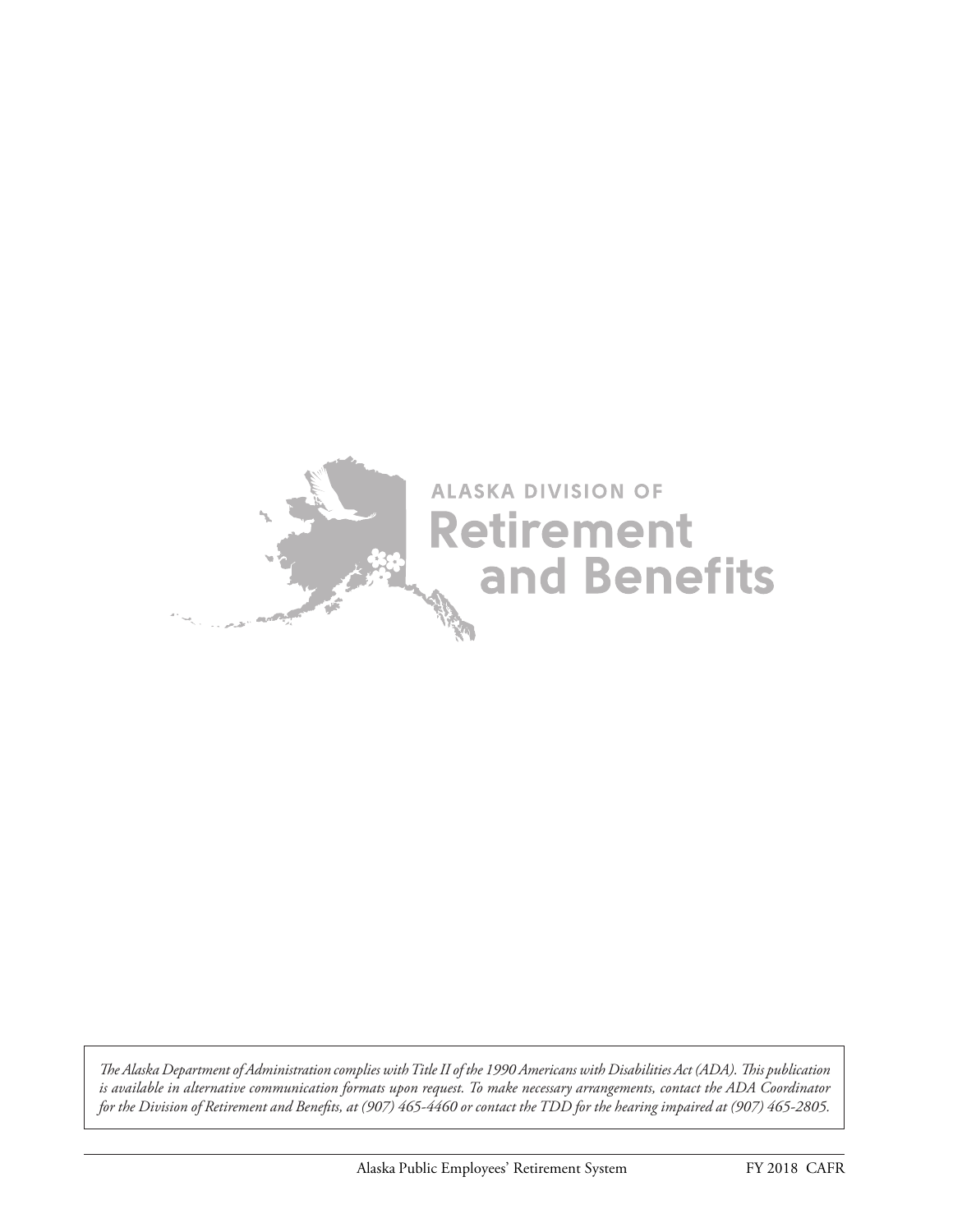## **INTRODUCTORY SECTION**

| Public Pension Coordinating Council Public Pension Standards Award For Funding and Administration8                                                                                                                                                                                                                                                                                                                                                                                                                                                                                                                                                         |
|------------------------------------------------------------------------------------------------------------------------------------------------------------------------------------------------------------------------------------------------------------------------------------------------------------------------------------------------------------------------------------------------------------------------------------------------------------------------------------------------------------------------------------------------------------------------------------------------------------------------------------------------------------|
| <b>FINANCIAL SECTION</b>                                                                                                                                                                                                                                                                                                                                                                                                                                                                                                                                                                                                                                   |
|                                                                                                                                                                                                                                                                                                                                                                                                                                                                                                                                                                                                                                                            |
| <b>Basic Financial Statements</b><br>Notes To Financial Statements - An Integral Part of the Basic Financial Statements                                                                                                                                                                                                                                                                                                                                                                                                                                                                                                                                    |
|                                                                                                                                                                                                                                                                                                                                                                                                                                                                                                                                                                                                                                                            |
|                                                                                                                                                                                                                                                                                                                                                                                                                                                                                                                                                                                                                                                            |
|                                                                                                                                                                                                                                                                                                                                                                                                                                                                                                                                                                                                                                                            |
|                                                                                                                                                                                                                                                                                                                                                                                                                                                                                                                                                                                                                                                            |
|                                                                                                                                                                                                                                                                                                                                                                                                                                                                                                                                                                                                                                                            |
|                                                                                                                                                                                                                                                                                                                                                                                                                                                                                                                                                                                                                                                            |
| Required Supplementary Information (Unaudited)<br>Schedule of Changes in Employer Net Pension Liability and Related Ratios - Defined Benefit Pension Plan 50<br>Schedule of Changes in Employer Net OPEB Liability and Related Ratios - Alaska Retiree Healthcare<br>Schedule of Employer and Nonemployer Contributions - Alaska Retiree Healthcare<br>Schedule of Changes in Employer Net OPEB Liability and Related Ratios - Occupational Death and<br>Schedule of Employer and Nonemployer Contributions - Occupational Death and Disability Plan 59<br>Schedule of Changes in Employer Net OPEB Liability and Related Ratios - Retiree Medical Plan 62 |
| Notes to Required Supplementary Information                                                                                                                                                                                                                                                                                                                                                                                                                                                                                                                                                                                                                |
| <b>Supplemental Schedules</b>                                                                                                                                                                                                                                                                                                                                                                                                                                                                                                                                                                                                                              |